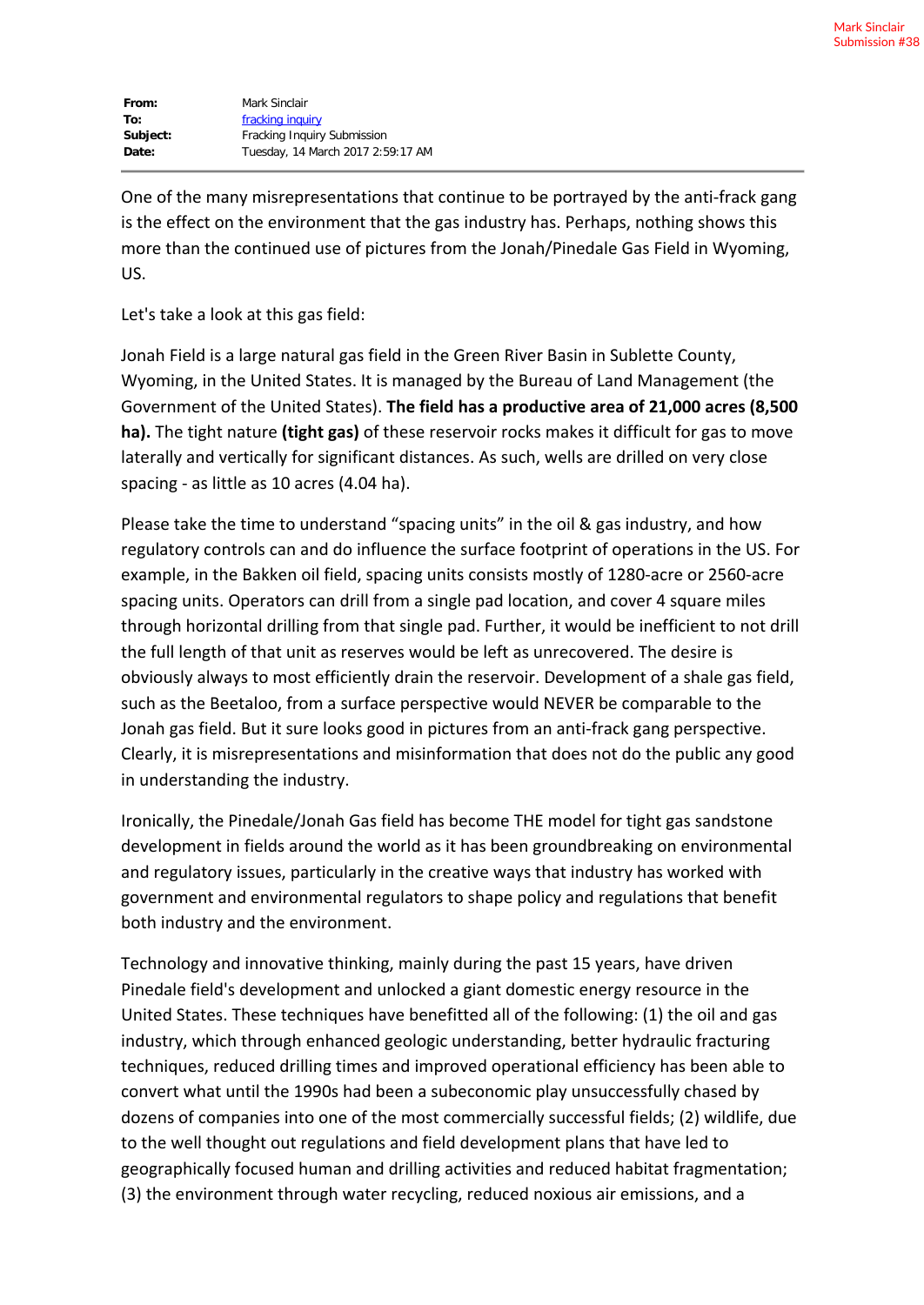network of pipelines for fluid transport; (4) safety by lowering the total recordable incidence rate through pad drilling, continuous operations, and long-term employment on the drill rigs; and (5) ultimately, the people of Wyoming through the millions of dollars spent for field development, the hundreds of jobs created both directly and indirectly by all the work done in the Pinedale field area, and the steady stream of tax revenue that the field's production has provided to the state.

Environmental mitigations included focusing year-round operations on pads within concentrated development areas, reducing air emissions, and installation of liquids gathering systems (LGSs) to reduce truck traffic to and from the area. Limited year-round access allowed Pinedale operators to operate within focused development areas throughout the year. Within these concentrated development areas, seasonal stipulations for big game animals and sage grouse are waived. Development progresses in a stipulated development pattern and reclamation is done after pads are fully developed. In each of the defined development areas, set development patterns exist. This ensures that at any one time, 92% of the anticline has no development activity. It also benefits wildlife in that it reduces habitat fragmentation by focusing operations, maintaining corridors for wildlife migration, and shortening the time for full field development. In addition, it leaves large areas of contiguous habitat available for migration corridors and places for animals to forage, rest, and reproduce. The ability to operate year round within a concentrated development area benefits industry, the environment, the people of Wyoming, and wildlife. It provides continuity to operations that leads to efficient application of technology, which allows operators to drill more wells per rig with less emissions per well, and to fully develop the resource. It also makes it feasible to use the latest technologies to reduce emissions such as installing LGSs, applying selective catalytic reduction (SCR) devices to rig engines to reduce emissions of nitrogen oxides to near zero, and consolidating production facilities. Continuity of operations also promotes a stable workforce with steady employment and a consistent tax revenue stream for the state of Wyoming.

Why isn't this information released when the pictures are shown? Because it would ruin their scare campaign.

I watched quite a bit of the live streaming of the formal hearings taking place under this inquiry. It seems the panel itself has quite a bit of catching up to do in understanding the oil and gas industry. I mean no disrespect by that comment. It is a complex industry. But it is this complexness that the anti-frack gang uses against it to misinform the public. And there is A LOT of misinformation being thrown about. Especially references to what takes place in the United States. Every single one of the "studies" should be carefully examined on their merits. For example, one woman referenced "scientific studies" from a Dr. Anthony Ingraffea. Please investigate this man. Ingraffea is the president of Physicians Scientists & Engineers for Healthy Energy, an organization that is not only funded by the Park Foundation, but which has taken institutional stances against fracking. He is an antifrack activist. His research is fundamentally flawed and biased.

There is also a continued fundamentally faulty argument to compare coal seam gas to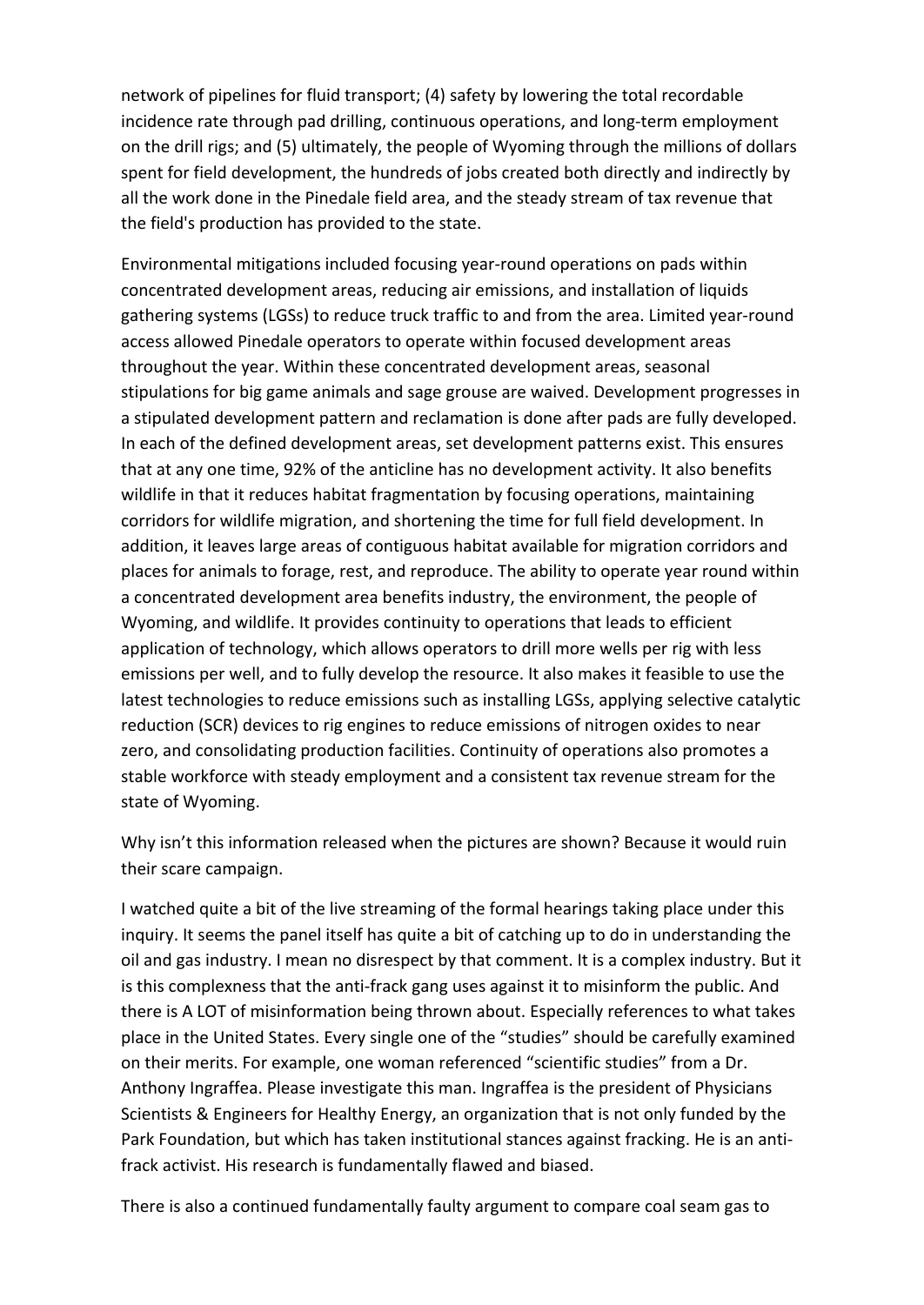shale gas development. It appears the inquiry panel does have a fairly good grasp of the differences, but the anti-frack gang bases almost the entirety of it's' arguments in relation to coal seam gas.

There are a number of "facts" and "studies" thrown about concerning well integrity. Please actually take a look at how this is addressed in the United States. In some states, cement bond logs are required to be run on every well once a year. Now sometimes, these bond logs find issues with wellbore integrity. Under the anti-frack gang view, this is a well casing failure. This is not true. These issues can be and are fixed through remediation of the well bore. If they cannot be fixed, the well is required to be plugged and abandoned. It is permanently cemented in. I could go on and on about the misrepresentations from the United States. The anti-frack gang takes bits and pieces of information, and treats it as gospel. As I am sure you all will, please take the time to really understand the industry. The regulatory frameworks that are in place and have been implemented are obviously some of the strongest in the world. They work. All the fanatical rants the anti-frack gang uses against the industry are actually addressed in these regulations.

Lastly, the continued drumming that renewables are the answer to all our problems needs to be investigated as well. If you listen to the media narrative on climate change and "clean energy," you'd think that the rest of the world has moved smartly and seamlessly toward 21st-century green energy, while Australia is the high-polluting laggard that just won't get with the program to save the planet. Think again. The green energy revolution around the world has turned into a meltdown with many nations sprinting away from "renewable" energy. Here are a few of the latest news flashes from Europe and Asia. In Germany, the world leader in green energy, electricity prices have now reached a level triple those paid in the United States. Imagine the anger if middle-class Americans saw a tripling of their utility bills each month. In Britain, to comply with renewable energy requirements, power stations are burning hundreds of millions of pounds of wood pellets (pellets imported from the US). Environmental experts confirm that burning wood is much worse for the environment than burning natural gas or even coal. In each of these cases, the economies and local factories are taking a big hit. Look at Australia. According to the IER analysis of Australia: "The government has found that its electric system that is heavily reliant on wind power (40 percent comes from intermittent renewable sources) cannot cope without reliable power from traditional generation sources. The fallout is that Australia is finding that its energy-intensive businesses are relocating to Asian countries that provide stable regulation and costs, lower taxes, cheaper wages, and less red tape. So very quietly, Europe and other nations aren't going so green anymore. The EU spent an estimated \$750 billion on green energy handouts over the past decade and what it has bought for that is a doubling of its power costs. This has given American steel, auto, light manufacturing, agriculture, and technology firms a big competitive edge in world markets. This is why European nations and Australia are understandably desperate for the US to move to the same green energy policies that they adopted years ago. What would that mean for the US? One study by the U.S. Chamber of Commerce estimated that if America were to adopt the same mandates for renewable